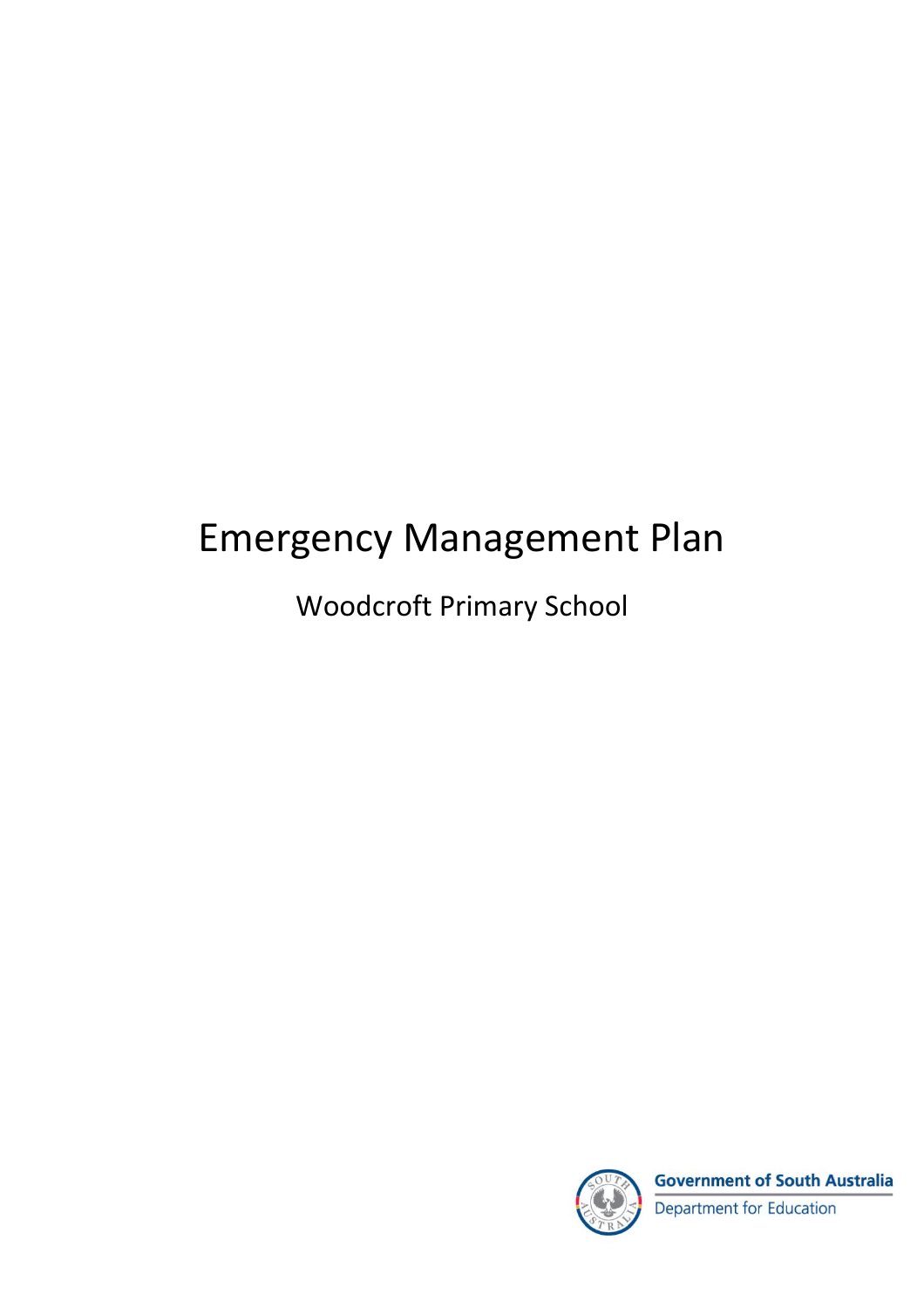## Incident response group

Each site will have an Incident Response Group (IRG) organised during an actual or imminent occurrence of an emergency. The group will be responsible for implementing the action plans in response to various situations, in accordance to the Emergency Management Plan.

**Figure 1** below shows an *example* of an Incident Response Group and includes **mandatory roles** of an **Incident Controller**, a **Communications Officer** and an **Operations Officer**. In the case of smaller sites, the Communications Officer and Operations Officer may be the same person or, where appropriate, all three roles may be the performed by the same person.



*Figure 1 Example of an Incident Response Group, including mandatory (orange) and optional roles (blue)*

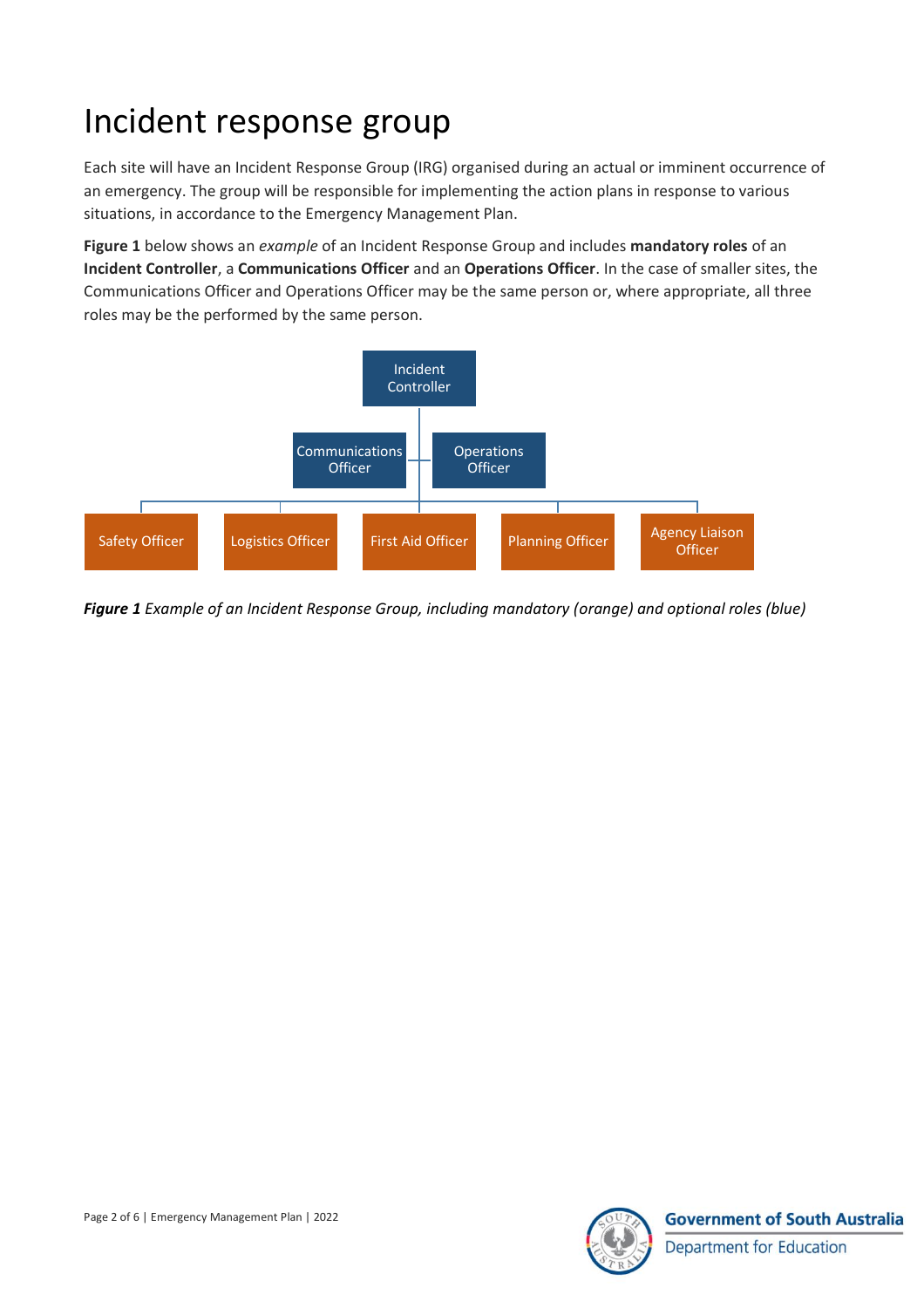#### Summary Table for Incident Response Group - Roles and Responsibilities

|                                         | <b>Responsibilities</b>                                                                                                                                                                                    |                                                                                                                                                                                    |  |
|-----------------------------------------|------------------------------------------------------------------------------------------------------------------------------------------------------------------------------------------------------------|------------------------------------------------------------------------------------------------------------------------------------------------------------------------------------|--|
| <b>Role</b>                             | <b>Following enactment of initial emergency</b><br>response                                                                                                                                                | <b>Post emergency</b>                                                                                                                                                              |  |
| Incident<br>Controller                  | Provides leadership, directs and<br>coordinates resources to ensure the<br>safety of occupants at the site                                                                                                 | Collates relevant information from various<br>members of the IRG.<br>Provides input to facilitate review of the<br>actions taken and recommendations to<br>amend plans             |  |
| Operations<br>Officer                   | Oversees the implementation of the<br>relevant action plans.<br>Responsible for managing, supervising and<br>monitoring ongoing operations.                                                                | Assesses damage to property and to<br>restore facilities and services.                                                                                                             |  |
| Communications<br>Officer               | Manages and monitors all<br>communications with internal and<br>external agencies e.g. Education central<br>office, emergency services or<br>parents/caregivers                                            | Issues communiques for staff, students,<br>parents/caregivers and the community.<br>Attends to queries relating to the incident.                                                   |  |
| <b>Safety Officer</b>                   | Works closely with other members to<br>ensure work, health and safety of<br>occupants at the site during the incident.                                                                                     | Reviews the safety of the site and its<br>facilities.<br>Makes recommendations to mitigate<br>resultant risks.                                                                     |  |
| <b>Logistics Officer</b>                | Manages the logistical needs, including<br>equipment, services and manpower to<br>facilities the operations.                                                                                               | Reviews the status of the emergency<br>equipment and services.<br>Makes recommendations to reinstate<br>them.                                                                      |  |
| <b>First Aid Officer</b>                | Administers first aid to occupants.<br>Documents occurrences of illnesses and<br>injuries requiring treatment.                                                                                             | Reviews the status of the first aid<br>equipment.<br>Makes recommendations to reinstate<br>them.                                                                                   |  |
| <b>Planning Officer</b>                 | Collects and evaluates information related<br>to the incident and resources.<br>Formulates strategies to mitigate<br>identified risks for development for<br>implementation by the Incident<br>Controller. | Liaises with the Incident Controller and<br>Operations Officer to review the incident<br>and risk identified during the emergency.<br>Make recommendations to enhance the<br>plan. |  |
| <b>Agency Liaison</b><br><b>Officer</b> | Assists the Communications Officer with<br>liaison with internal and external<br>agencies.                                                                                                                 | Assists the Communications Officer in the<br>issuance of communiques and to attend<br>to queries related to the incident.                                                          |  |

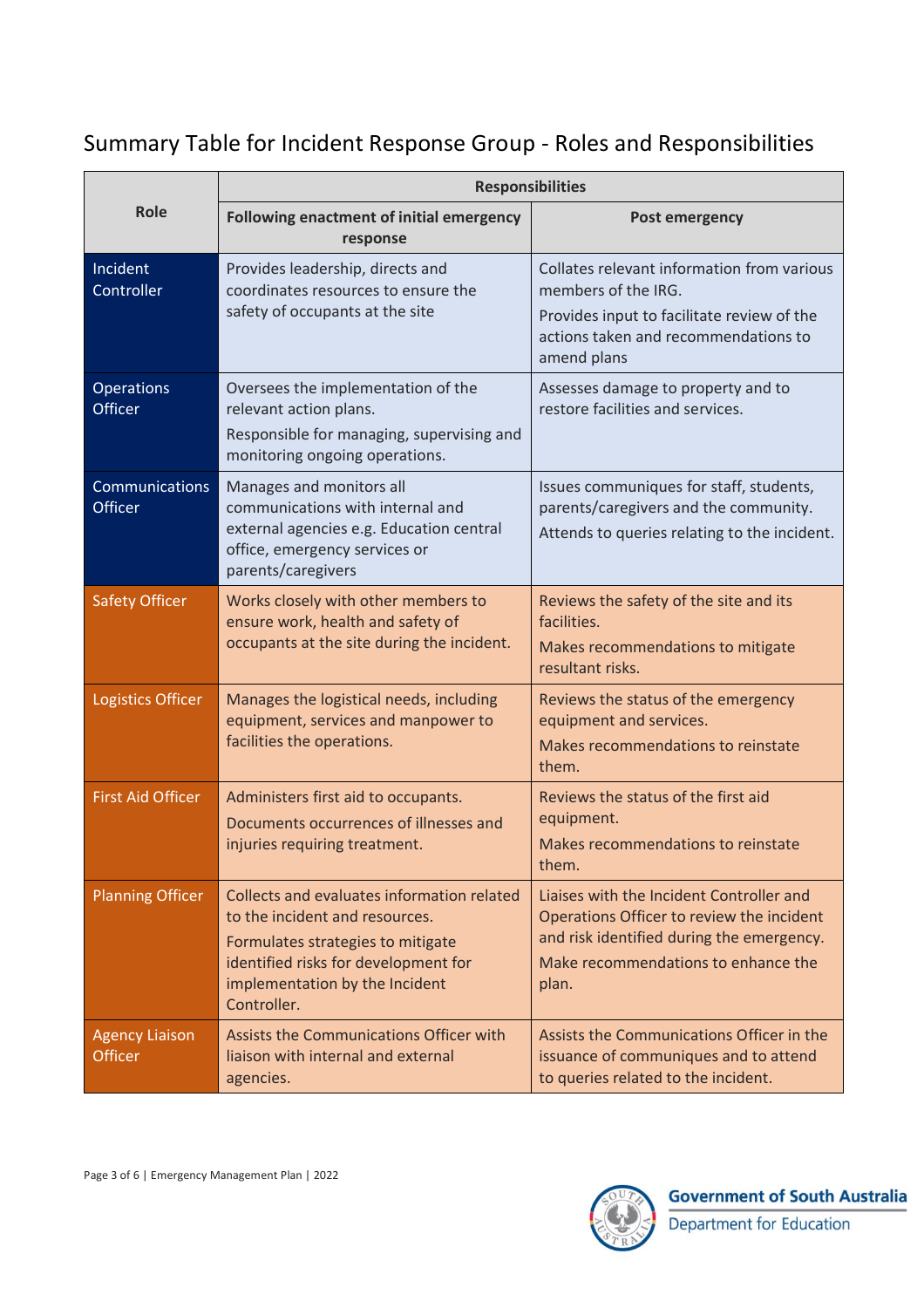## Site profile

| <b>Site Name</b>          | <b>Woodcroft Primary School</b>   |
|---------------------------|-----------------------------------|
| <b>Address</b>            | 1-23 Investigator Drive Woodcroft |
| <b>Telephone</b>          | 08 8322 2784                      |
| Email                     | dl.1776.admin@schools.sa.edu.au   |
| <b>Hours of operation</b> | $8.30$ am $- 3.20$ pm             |

### Staff/student information

| <b>Number of current enrolments</b>                                  | 475   |
|----------------------------------------------------------------------|-------|
| <b>Number of staff</b>                                               | 60    |
| Proportion of staff disability/health factors<br>(%)                 | 0     |
| Proportion of student with disability/special<br>education needs (%) | 10.5% |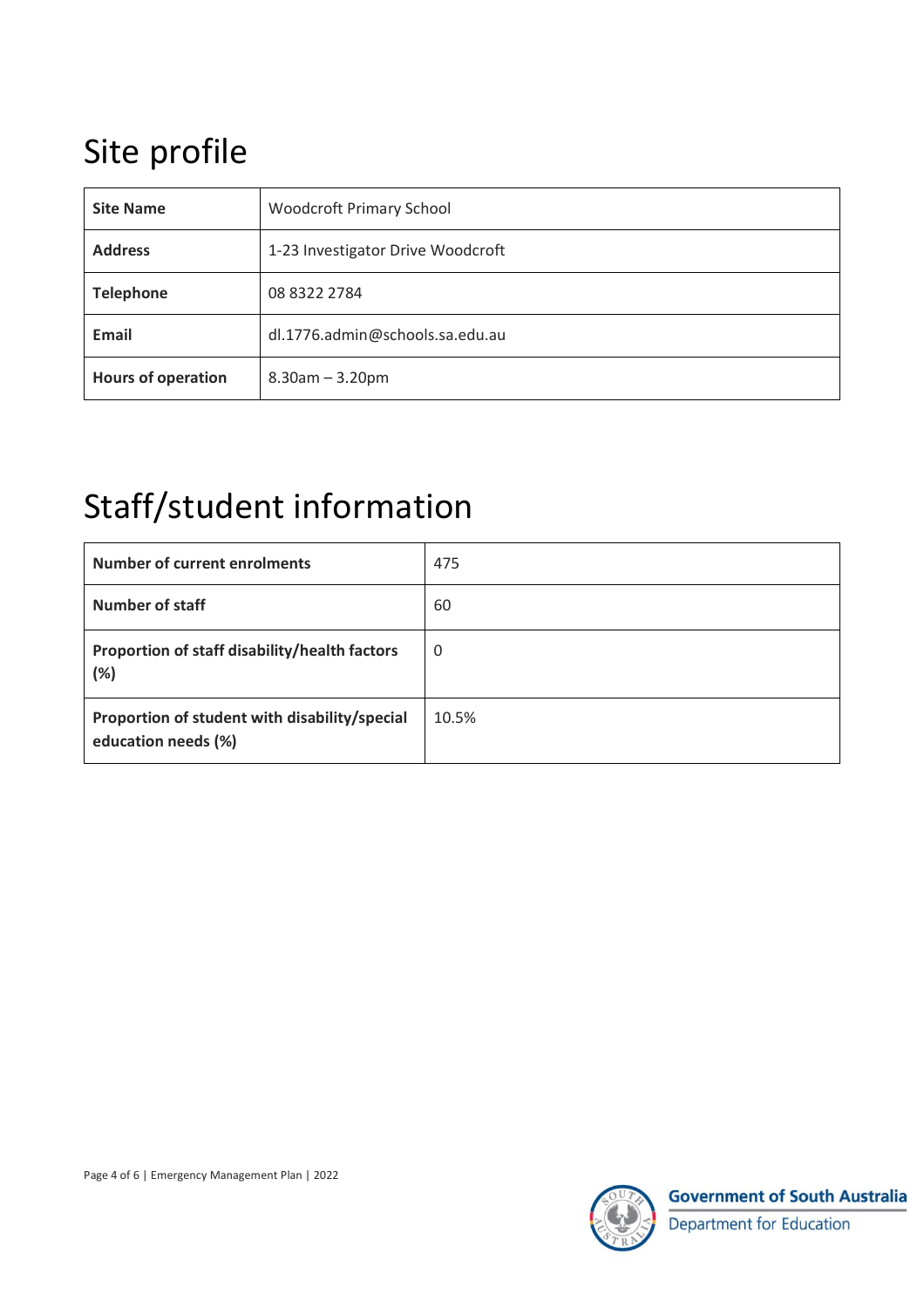# Tones used for activation of emergency procedures

### Shelter in place

| Alarm tone/alert method used   | Continuous siren |
|--------------------------------|------------------|
| Duration/pattern of alarm tone | Until turned off |

#### Lockdown

| Alarm tone/alert method used   | 5 x 5 second burst of siren |
|--------------------------------|-----------------------------|
| Duration/pattern of alarm tone | 5 x 5 second burst of siren |

#### Onsite evacuation

| Alarm tone/alert method used   | Continuous siren |
|--------------------------------|------------------|
| Duration/pattern of alarm tone | Until turned off |

### Offsite evacuation

| Alarm tone/alert method used                                                                                       | Continuous siren                   |
|--------------------------------------------------------------------------------------------------------------------|------------------------------------|
| Duration/pattern of alarm tone                                                                                     | Until turned off                   |
| Method used to inform wardens<br>and building occupants when<br>evacuation is to an alternative<br><b>location</b> | Meet at the onsite evacuation site |